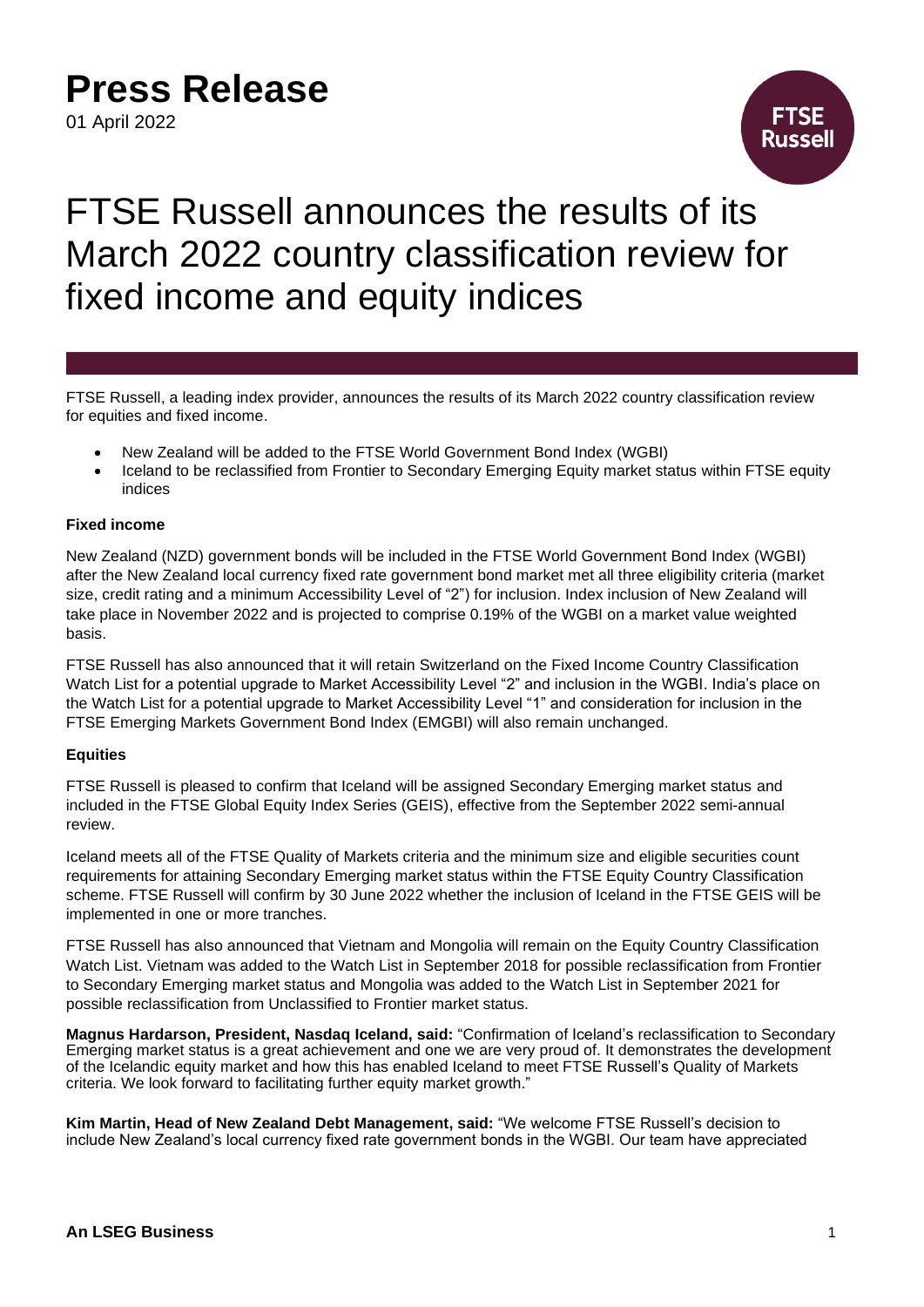

the constructive engagement with FTSE Russell on the objective inclusion criteria outlined in the FTSE Fixed Income Country Classification Framework. We look forward to the additional opportunities that inclusion in FTSE fixed incomes indices will bring to our Developed market, with its highly-rated sovereign issuance and significant international investor participation."

**David Sol, Head of Index Policy, FTSE Russell, said:** "The inclusion of New Zealand in the WGBI, and Iceland's promotion to Secondary Emerging equity market status, indicate a strong consensus among index users that both Iceland and New Zealand meet the criteria in the FTSE equity and fixed income country classification frameworks respectively. FTSE Russell's reclassification of both markets followed a comprehensive and transparent process that affords markets and investors with a clear understanding of the steps that are required for a market's reclassification and index entry. The result is a positive outcome for market participants."

#### **Other notable FTSE Equity and Fixed Income Country Classification updates**

As part of its March 2022 country classification review results, FTSE Russell also affirmed its off-cycle reclassification of Russia to "Unclassified" market status for equities and "Unassigned" market status for fixed income, due to the imposition of capital controls and associated restrictions on non-resident investors.

FTSE Russell also confirms its ongoing and constructive engagement with Indian market authorities following the initiative to transition to a T+1 settlement cycle for the Indian equity market. FTSE Russell will continue to work with Indian financial and market institutions to encourage a solution that reflects the operational requirements of international investors.

#### **Notes for editors**

A link to the full announcement for the FTSE Equity Country Classification March 2022 semi-annual announcement is available [here.](https://research.ftserussell.com/products/downloads/FTSE_Interim_Country_Classification_Review_2022.pdf)

A link to the full announcement for the FTSE Fixed Income Country Classification March 2022 semi-annual announcement is available [here.](https://research.ftserussell.com/products/downloads/Fixed_Income_Country_Classification_March_2022_Results.pdf)

More information on the Equity Country [Classification](https://www.ftserussell.com/equity-country-classification) Framework and the Fixed Income Country [Classification](https://www.ftserussell.com/fixed-income-country-classification) [Framework](https://www.ftserussell.com/fixed-income-country-classification) can be found on the FTSE Russell website.

– Ends –

**For further information:**

#### **Global Media**

**Simon Henrick (UK/EMEA)** +44 7815 807564 [simon.henrick@lseg.com](mailto:simon.henrick@lseg.com)

**Lem Brewster (US)** [lemuel.brewster@lseg.com](mailto:lemuel.brewster@lseg.com) +1-917-805-1089

**Silke Marsh (APAC)** +65 9793 4140 [silke.marsh@lseg.com](mailto:silke.marsh@lseg.com)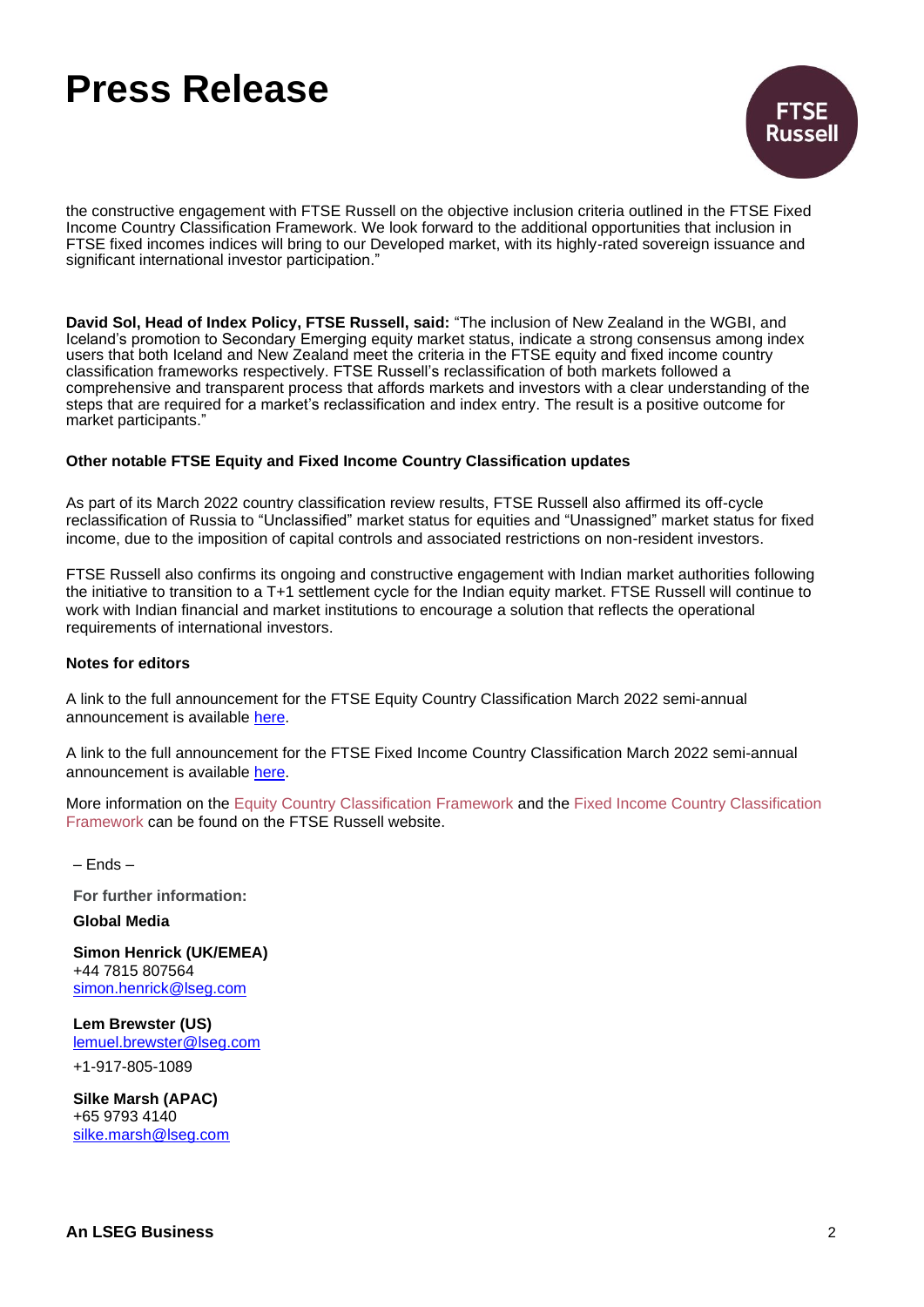

#### **About FTSE Russell:**

FTSE Russell is a global index leader that provides innovative benchmarking, analytics and data solutions for investors worldwide. FTSE Russell calculates thousands of indexes that measure and benchmark markets and asset classes in more than 70 countries, covering 98% of the investable market globally.

FTSE Russell index expertise and products are used extensively by institutional and retail investors globally. Approximately \$17.9 trillion is currently benchmarked to FTSE Russell indexes. For over 30 years, leading asset owners, asset managers, ETF providers and investment banks have chosen FTSE Russell indexes to benchmark their investment performance and create ETFs, structured products and index-based derivatives.

A core set of universal principles guides FTSE Russell index design and management: a transparent rulesbased methodology is informed by independent committees of leading market participants. FTSE Russell is focused on applying the highest industry standards in index design and governance and embraces the IOSCO Principles. FTSE Russell is also focused on index innovation and customer partnerships as it seeks to enhance the breadth, depth and reach of its offering.

FTSE Russell is wholly owned by London Stock Exchange Group.

For more information, visit [www.ftserussell.com.](http://www.ftserussell.com/)